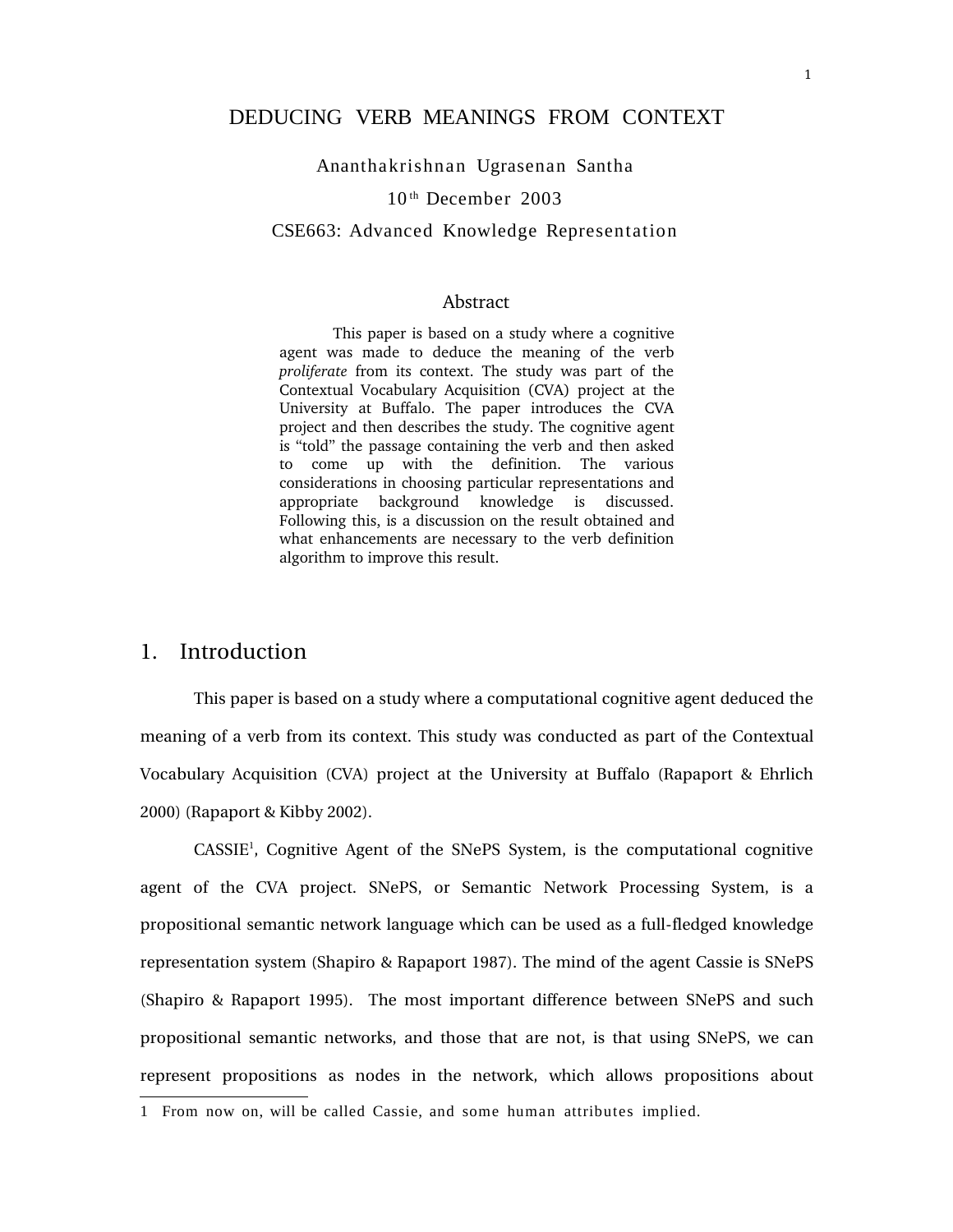propositions. This is crucial to the CVA project.

In the CVA project, a word, along with its context is "told" to Cassie in SNePSUL, or the SNePS User Language. Cassie then attempts to figure out the meaning of the target word from what she knows. The context of the word, as it is used here, stands for the whole passage where the word occurs, as well as appropriate background knowledge and rules that one may reasonably expect a person to have. This "common knowledge" is almost entirely culture and background specific. Therefore, the plan here will be to make do with the minimum possible, which will give all the necessary information for the process. The final goal of the project is to develop a curriculum with the techniques that the cognitive agent made use of to perform this, so that these techniques can be "taught" in a classroom.

### 2. The Verb and Passage

The verb that was used in this study was "proliferate". The passage that it appeared in is an excerpt from a scientific discussion dealing with pathogens in food processing.

> Post-farm food processing, storage, and improper handling and cooking are major contributors to the chain of events that allows the pathogen to contaminate the product, proliferate on or in the food, and attain the large numbers that cause disease.

> Board on Agriculture (1999). The use of drugs in food animals: Benefits and risks. National Academy Press. [Underlining added.]

This passage was rephrased as follows with slight changes to simplify the task of representing it:

> Post-farm food processing, storage, and improper handling and cooking cause the chain of events that allows the pathogen to contaminate the product, proliferate in the food, and attain the large numbers that cause disease.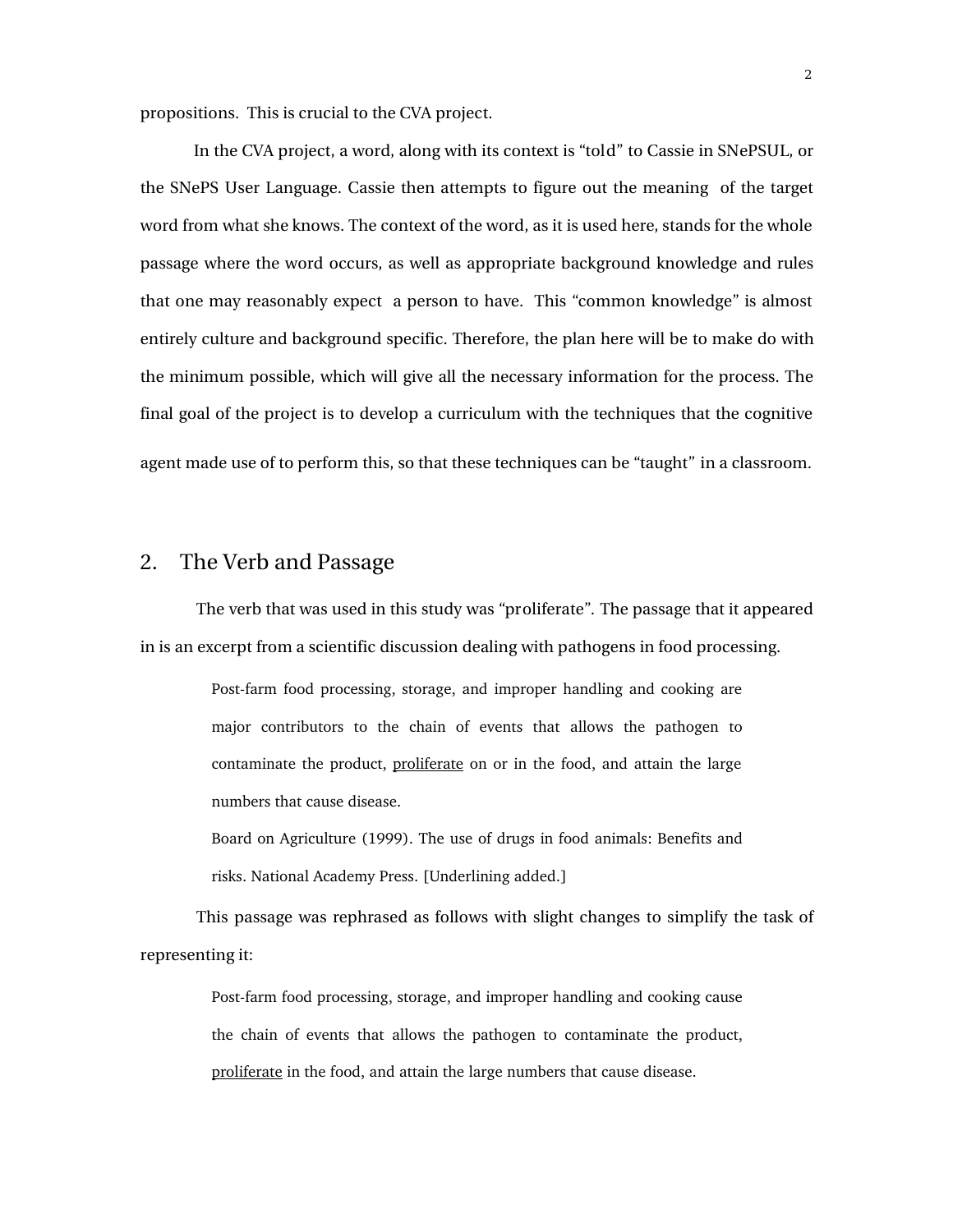The assumption made is that this rephrased passage is identical to the original passage in terms of its supporting the contextual vocabulary acquisition process on the target word, proliferate. By substituting "are major contributors to" with "cause", we get rid of complexity that contributes nothing to the deduction of the verb meaning. Similarly, the substitution of "on or in" with "in".

### 3. Human Protocols

These protocols were obtained from human subjects who were given passages including the one on which this study is based, where the verb "proliferate" was replaced by a made-up word "taratrate", and asked to deduce its meaning. The stress was on finding out the background information they made use of, as well as the inferences they made. The goal of using this strategy was to arrive at a set of assumptions that we may use as an extended context when representing the passage.

From the protocols obtained, these conclusions were drawn:

- All people noted that the verb caused the pathogen to attain large numbers.
- Pathogens are micro-organisms that grow in numbers by reproduction. (Represented here as "multiply").

## 4. Case-frames: Syntax and Semantics

The only case-frame that does not appear in Scott Napieralski' scase-frame dictionary (Napieralski) is the following case-frame, which will be referred to as the snsequence case-frame, which is used in the SNeRE package. The SNeRE package or the SNePS Rational Engine is used to make Cassie perform real-world actions. "snsequence" is used in SNeRE to represent a series of actions that an agent performs. This is not a separate case-frame as such, but an extension of the normal *agent-act-action-object* caseframe. When a sequence of acts is represented, the action is always "snsequence" and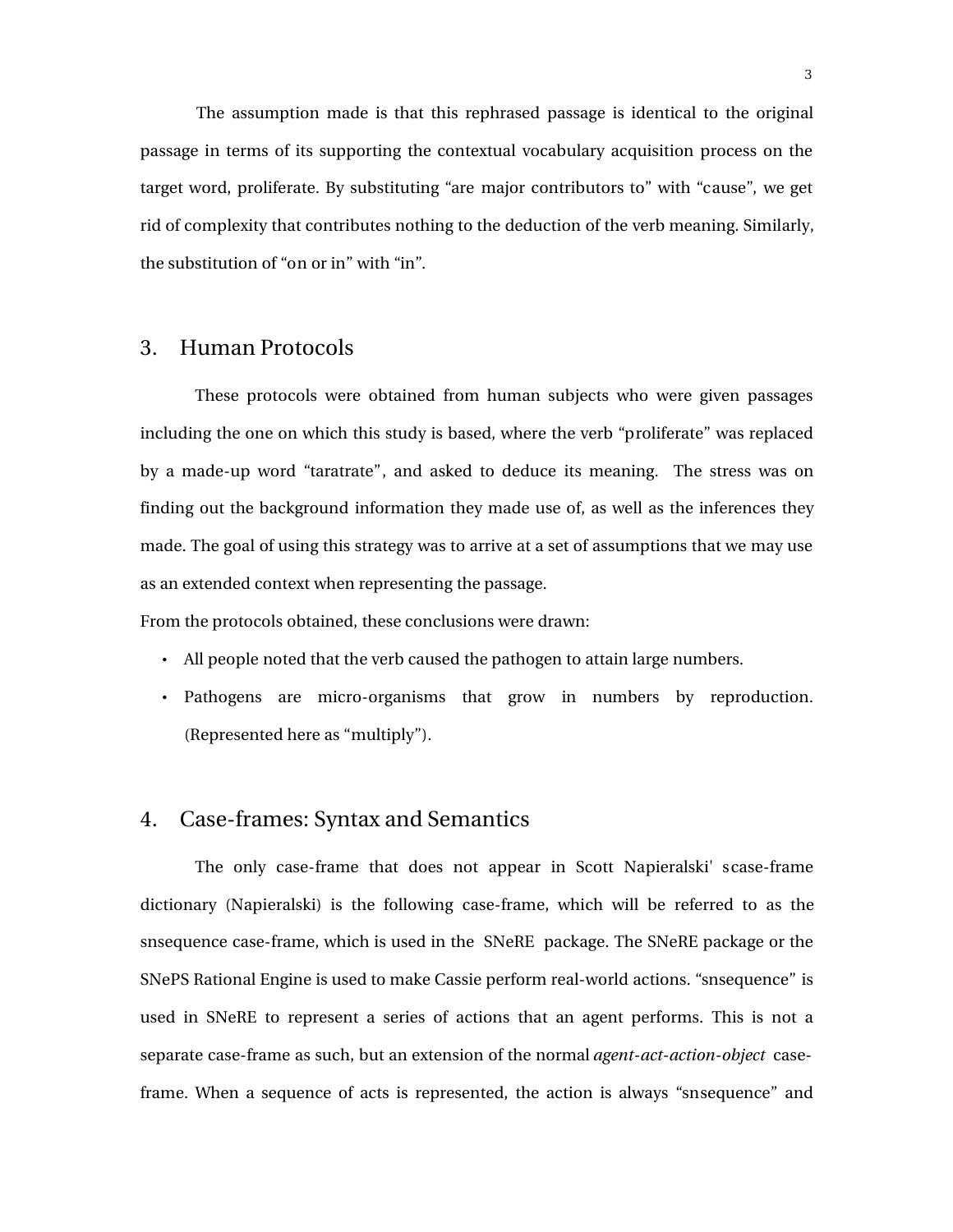instead of one object, there could be many, such as *object1*, *object2* etcetera, where each of these are *act* nodes that have an action node as well as possibly an object node. This structure denotes that the agent performs, in order, the acts that appear as objects to the action snsequence.

Syntax: m agent  $\overline{\phantom{a}}$  act i j  $\arctan$   $\rightarrow$  objectn object2  $\text{(s} \text{nsequence} \text{)} \quad (k_1 \text{)} \quad (k_2 \text{)} \text{...} (k_n)$ 

Semantics: [[m] is the proposition that agent [[i]] performs act [[j]] which consists of a sequence of actions  $[[k_1]] \dots [[k_n]]$ .

# 5. Background Knowledge

Background knowledge "told" to Cassie will be knowledge that a normal person can be expected to have. As was mentioned earlier, the strategy with regard to background knowledge is to make do with the minimum.

The first five are assumptions that most people will make, probably without even being conscious of it, when reading the passage. Assumptions such as, "there is a certain chain of events that occurs", or "there is a particular (food) product which is the same as the *food* that is mentioned later on in the passage". With the last representation, "pathogens are micro-organisms", we assume that most people know this.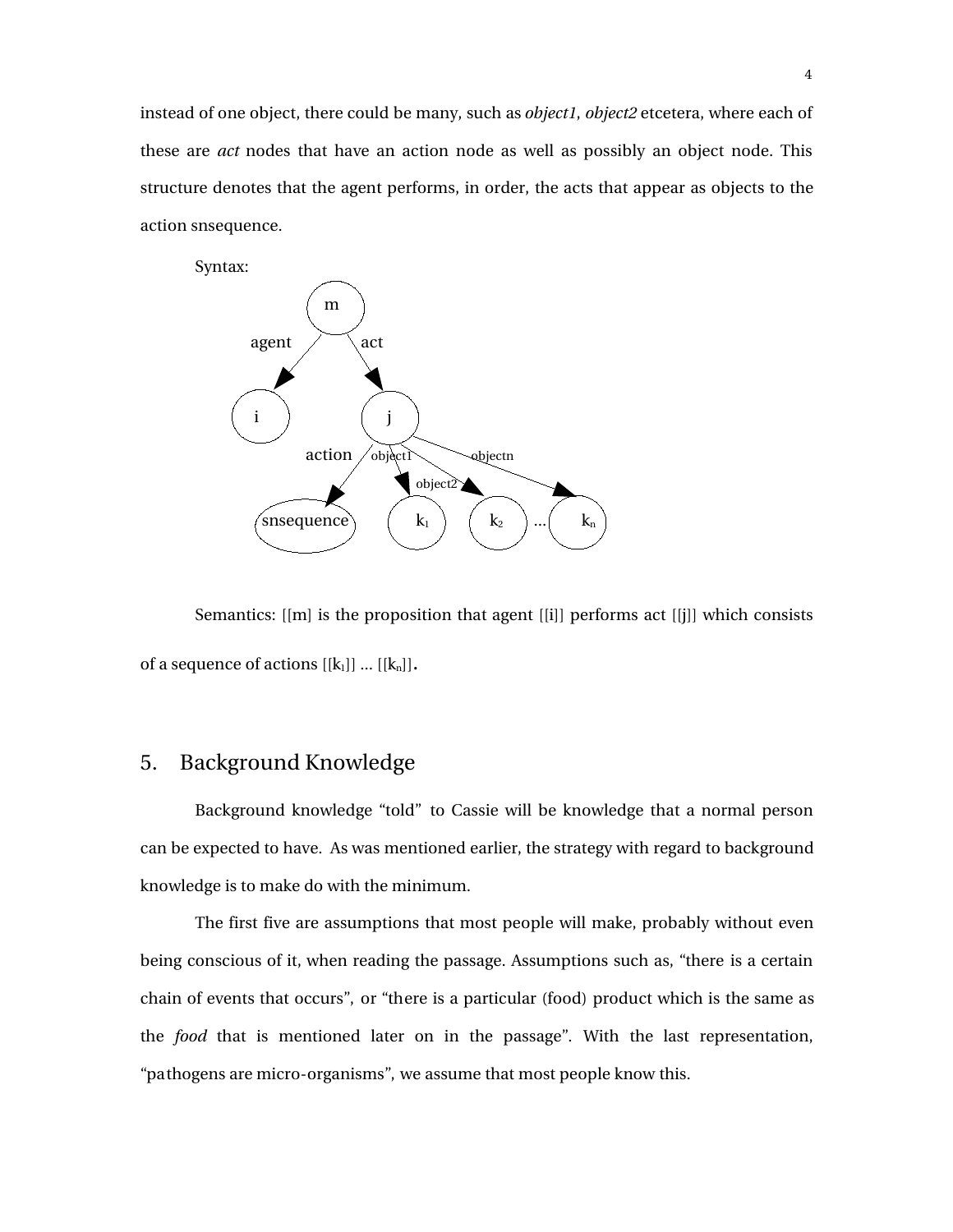;; There is a chain of events called #thecoe that is a member ;; of the class chain of events

(describe (assert member #thecoe

class (build lex "chain of event") = coes))

;; There is a product called the product that is a member of the ;; class 'produts' (describe (assert member #theproduct class (build lex "product") = products))

;; There is a food called #thefood that is a member of the ;; class 'foods' (describe (assert member #thefood class (build  $lex "food") = foods)$ )

;; "The food" and "the product" refer to the same thing here. (describe (assert equiv #thefood equiv #theproduct))

;; There is a pathogen called #thepathogen that is a member of the ;; class "pathogens" (describe (assert member #thepathogen class (build lex "pathogen") = pathogens))

 $;$ ; The class "pathogens" is a sub-class of "micro-organisms" (describe (assert subclass \*pathogens

superclass (build lex "micro-organism") = micro-organisms))

# 6. Background Rules

Similar to the case of background knowledge, these are rules of inference that we assume any person reading the passage to have. The first rule says that micro-organisms attain large numbers by "multiplying". In other words, if a micro-organism attains large numbers by performing a certain act, then the action of that act is equivalent to the concept represented by "multiply"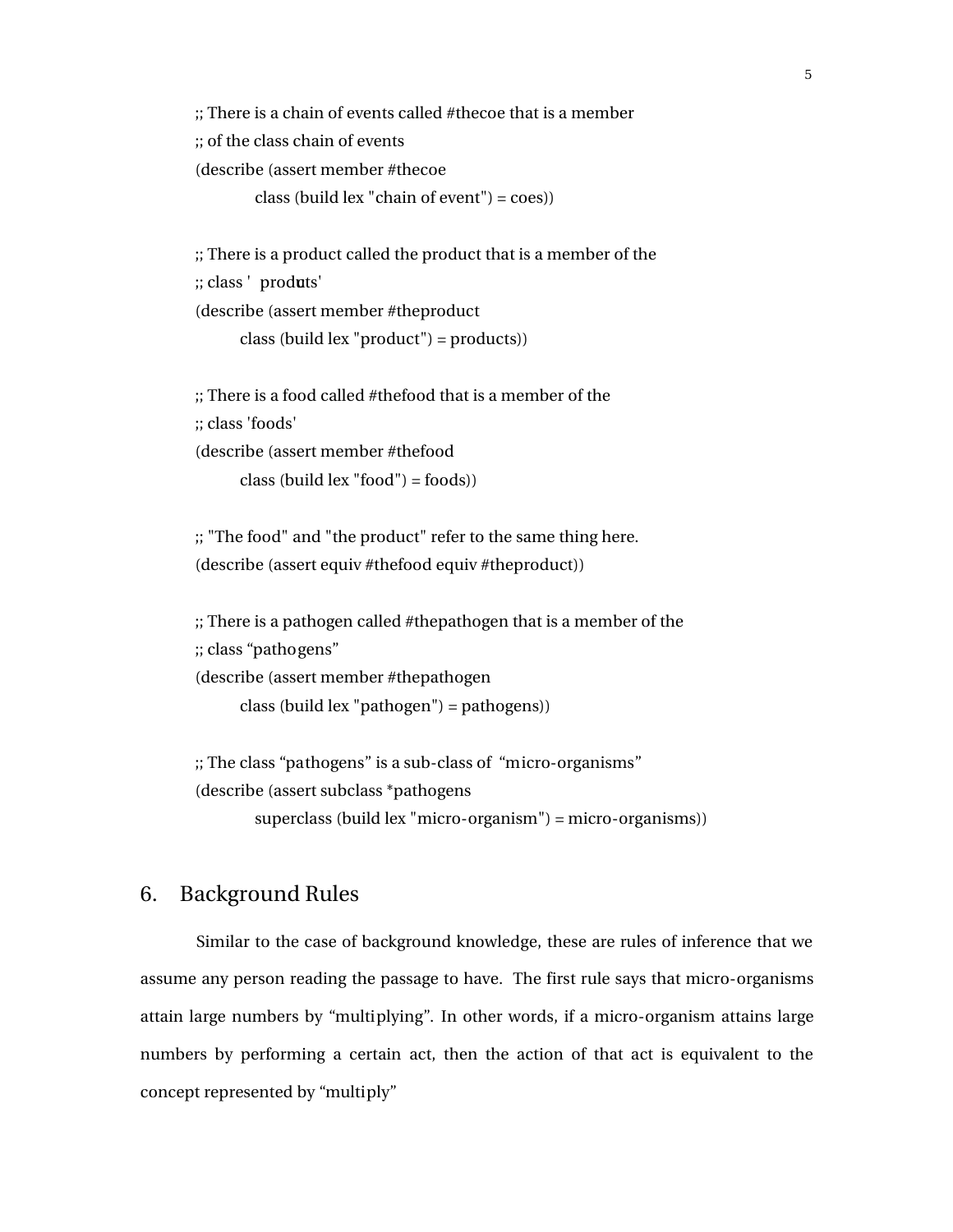$\gamma$ ; "Micro-organisms attain large numbers by multiplying."

 $\frac{1}{2}$  :  $\frac{1}{2}$ 

 $\gamma$ ; If agent agentX is a member of the class "micro-organisms"

;; and an action of an act agentX performs causes agentX to

;; "attain large numbers", then, that action is equivalent to "multiply"

(describe (assert forall (\$agentX \$actionA)

&ant(build member \*agentX class \*micro-organisms)

&ant (build cause (build agent \*agentX

act (build action \*actionA))

effect (build agent \*agentX

act (build action (build lex "attain") = attain

object (build lex "large numbers")) = attainlargenums))

cq (build equiv \*actionA equiv (build lex "multiply") = multiply)))

The second rule deals with an "snsequence" - the structure that deals with a sequence of acts. The rule essentially says that if an agent performs an act where the action is snsequence, the agent performs all the constituent acts of the snsequence. Furthermore, there is a cause-effect relation between the consecutive acts in the sequence.

;; If an agent agentA has performed a sequence of actions,

;; it has performed all of the actions in that sequence.

;; That is, if agentA performs an act where the action is a

;; "snsequence", then, agentA performs all the actions that

;; make up that sequence and consecutive acts have a

;; cause-effect relation.

(describe (assert forall (\$agentA \$act1 \$act2 \$act3)

ant (build agent \*agentA act (build action snsequence

object1 (build act \*act1)

object2 (build act \*act2)

object3 (build act \*act3)))

cq (build agent \*agentA act \*act1) = firstAct

cq (build agent \*agentA act \*act2) = secondAct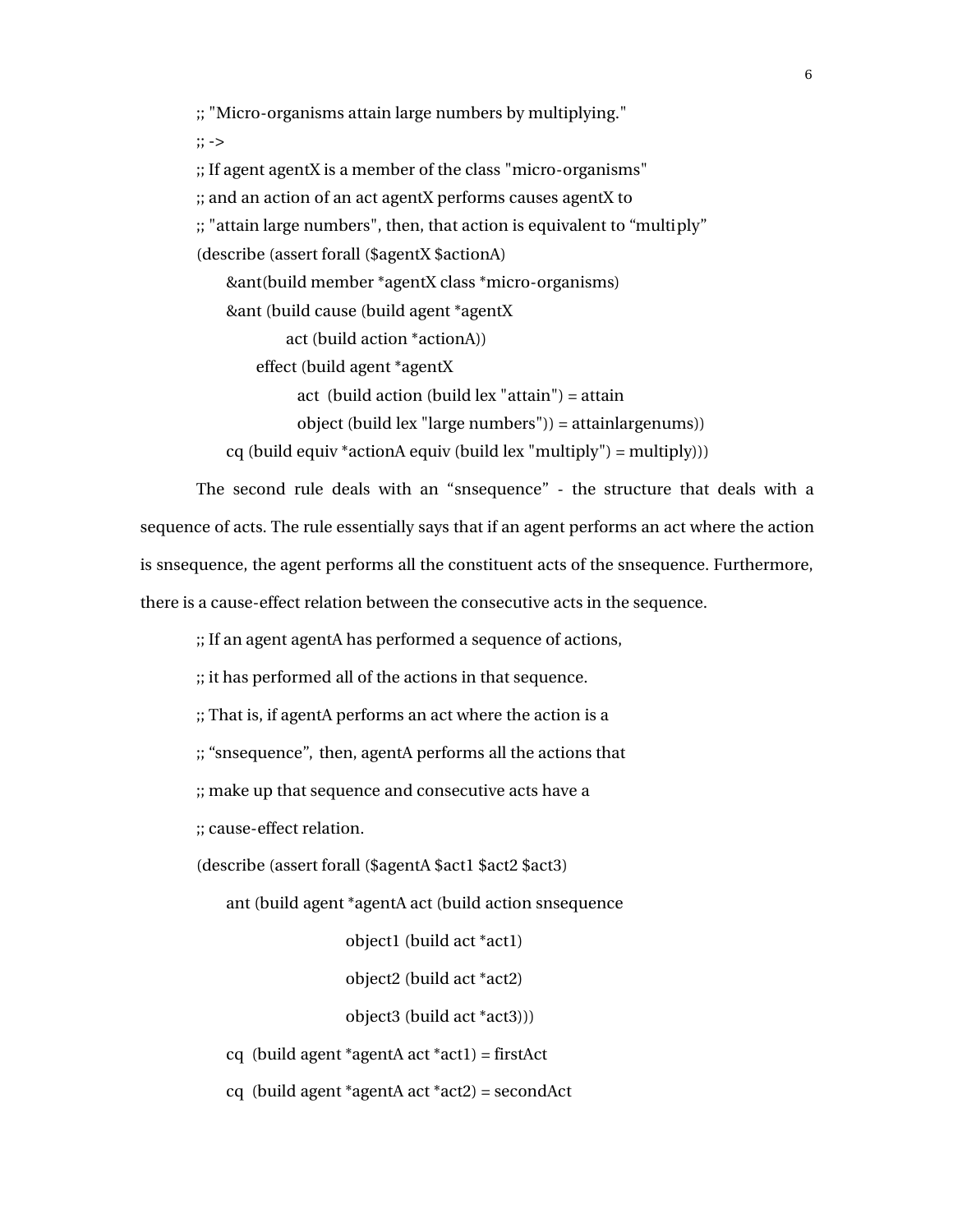- cq (build agent \*agentA act \*act3) = thirdAct
- cq (build cause \*firstAct effect \*secondAct)
- cq (build cause \*secondAct effect \*thirdAct)))

# 7. Representation of the Passage

The representation of the passage is reasonably straight-forward.

;; Post-farm food processing, storage, and improper handling and cooking ;; cause "the chain of events". (describe (add cause ((build lex "post-farm food processing") = fproc (build lex "storage") = storage (build lex "improper handling") = handling (build lex "cooking") = cooking) effect \*thecoe))

 $;$ ; Assert the lex' sfor contaminate & proliferate (describe (add lex "contaminate") = contaminate) (describe (add lex "proliferate") = proliferate)

The last assertions say that the chain of events causes a sequence of actions by the pathogen.

;; "The chain of events" allows the pathogen to contaminate

;; the product, proliferate in the food, and attain the

;; large numbers that cause disease.

(describe (add agent \*thepathogen

act (build action snsequence

object1 (build act (build action \*contaminate

object \*theproduct))

object2 (build act (build action \*proliferate))

object3 (build act \*attainlargenums))) = thesequence)

(describe (add cause \*thecoe effect \*thesequence))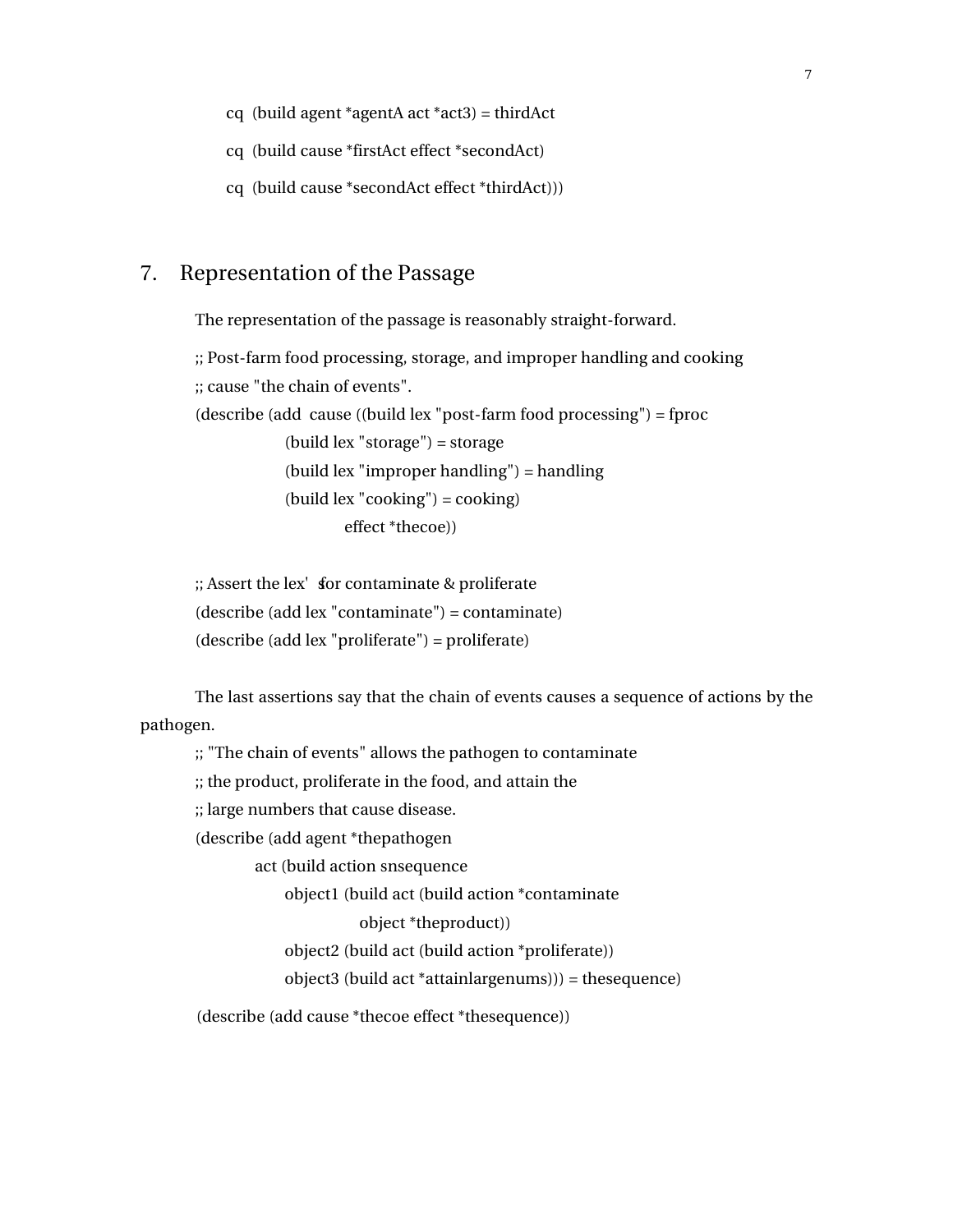### 8. The Result

After representing the passage, Scott Napieralski' sverb definition algorithm was called. Excerpts from the result obtained is as below:

The most common type of sentences I know of that use ' proflerate' are of the form: ' A something can proliferate.'

No superclasses were found for this verb.

A micro-organism can proliferate.

A pathogen can proliferate.

The cause-effect relation between "proliferate" and "attain large numbers" was ignored by the verb algorithm simply because that portion of the algorithm has not yet been implemented. Similarly, although Cassie comes up with the equivalence relation between "proliferate" and "multiply", the verb algorithm, at present, ignores that also.

### 9. Future Work

The next step that logically follows this is to alter or enhance the verb algorithm to make use of all the inferences Cassie made about the verb. This task, for a specific verb should not be hard. On the other hand, ensuring that this works as a general rule will be challenging.

Consider the cause-effect relation that the verb-algorithm ignores. It seems straight-forward to have the algorithm find this for this particular case. In fact, this might be generalized to take care of all similar cases, where the verb in question is an action, and it causes another action, without much trouble. But, to have it take care of all conceivable cases which includes cases where the effect may not be another action and in general different from the present case looks comparatively complicated. Nevertheless, in the short and medium term, relevant work on the algorithm is probably a good idea.

Another interesting area is dealing with sequence of acts. In this case, the rule on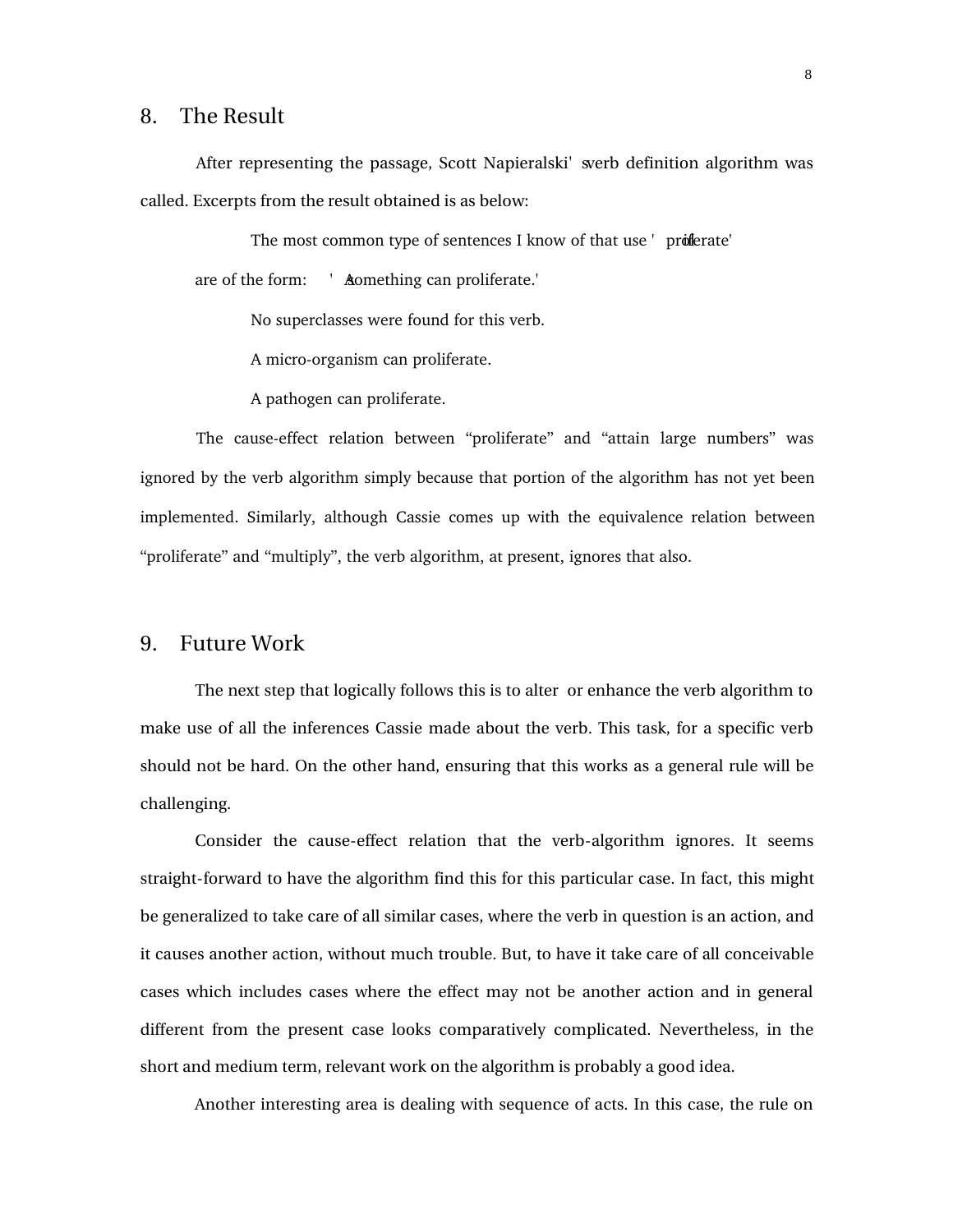snsequence was coded in as a background rule. But, when dealing with verbs, one may reasonably expect to deal with such sequences fairly frequently. So, it might be a logical to generalize these rules and have them as part of the verb algorithm.

## 10. Conclusion

The verb algorithm, in spite of its limitations, was able to come up with a reasonably usable definition for the verb. Cassie was able to make all appropriate inferences that humans appear to make with the same set of facts and rules. With further enhancements, the verb algorithm should be able to deliver a fuller definition.

### 11. References

- 1. Rapaport, William J., & Ehrlich, Karen (2000), "A Computational Theory of Vocabulary Acquisition", in Lucja M. Iwanska & Stuart C. Shapiro (eds.), Natural Language Processing and Knowledge Representation: Language for Knowledge and Knowledge for Language (Menlo Park, CA/Cambridge, MA: AAAI Press/MIT Press): 347-375.
- 2. Rapaport, William J., & Kibby, Michael W. (2002), "ROLE: Contextual Vocabulary Acquisition: From Algorithm to Curriculum".
- 3. Shapiro, Stuart C., & Rapaport, William J. (1987), "SNePS Considered as a Fully Intensional Propositional Semantic Network", in Nick Cercone & Gordon McCalla (eds.), The Knowledge Frontier: Essays in the Representation of Knowledge (New York: Springer-Verlag): 262-315.
- 4. Shapiro, Stuart C. and Rapaport, William J. (1995), "An Introduction to a Computational Reader of Narrative", in Judith Felson Duchan, Gail A. Bruder, & Lynne E. Hewitt (eds.), Deixis in Narrative: A Cognitive Science Perspective (Hillsdale, NJ: Lawrence Erlbaum Associates): 79-105.
- 5. Napieralski, Scott (2002), Dictionary of SNePS case-frames http://www.cse.buffalo.edu/~stn2/cva/case-frames/
- 6. Napieralski, Scott (200 b), Verb-definition algorithm file:///projects/rapaport/CVA/STN2/defun\_verb.cl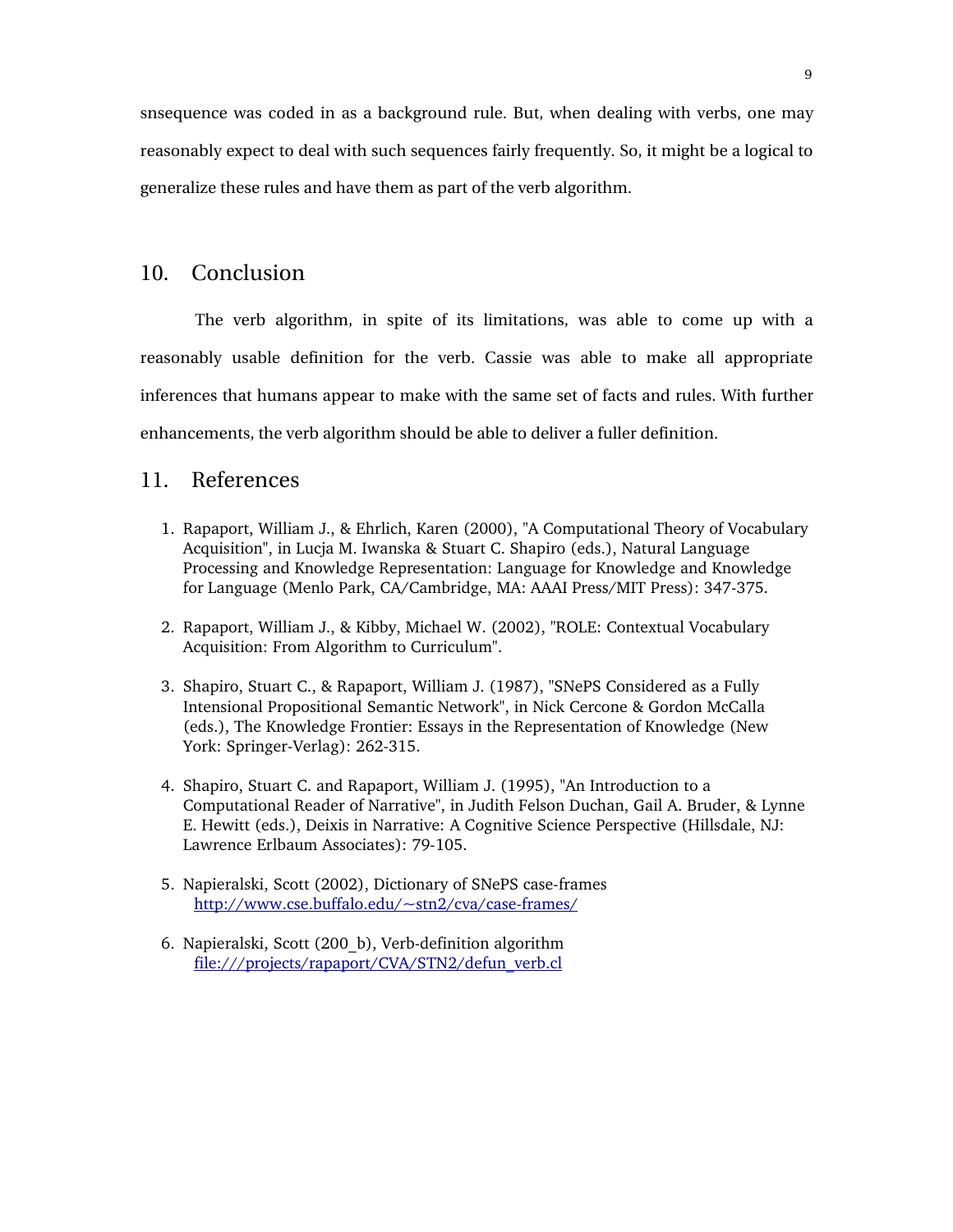APPENDIX A: The code

```
;; CSE 663: Advanced Knowledge Representation
;; Term Project
;; Contextual Vocabulary Acquisition
;; Verb: 'proliferate'
\ddot{ };; Ananthakrishnan Ugrasenan Santha
\ddot{z};;; PREPARE THE SNePS ENVIRONMENT
; Turn off inference tracing.
; This is optional; if tracing is desired, then delete this.
\hat{\ }(setq snip:*infertrace* nil)
; Load the verb definition algorithm:
^(load "/projects/rapaport/CVA/STN2/defun_verb.cl")
; Clear the SNePS network:
(resetnet t); OPTIONAL:
: UNCOMMENT THE FOLLOWING CODE TO TURN FULL FORWARD INFERENCING ON:
; ; enter the "snip" package:
; ^(in-package snip)
; ; turn on full forward inferencing:
; \hat{ } (defun broadcast-one-report (represent)
    (let (anysent)
      (do.chset (ch *OUTGOING-CHANNELS* anysent)
            (when (isopen.ch ch)
              (setq anysent
                  (or (try-to-send-report represent ch)
                     anysent))))÷
    nil); ; re-enter the "sneps" package:
; ^(in-package sneps)
; load all pre-defined relations:
(intext "/projects/rapaport/CVA/STN2/demos/rels")
; load all pre-defined path definitions:
(intext "/projects/rapaport/CVA/mkb3.CVA/paths/paths")
;; Define path: class
(define-path class (compose class (kstar (compose subclass-
superclass)))
; ; ;;;; PASSAGE REPRESENTATION & BACKGROUND KNOWLEDGE/RULES
```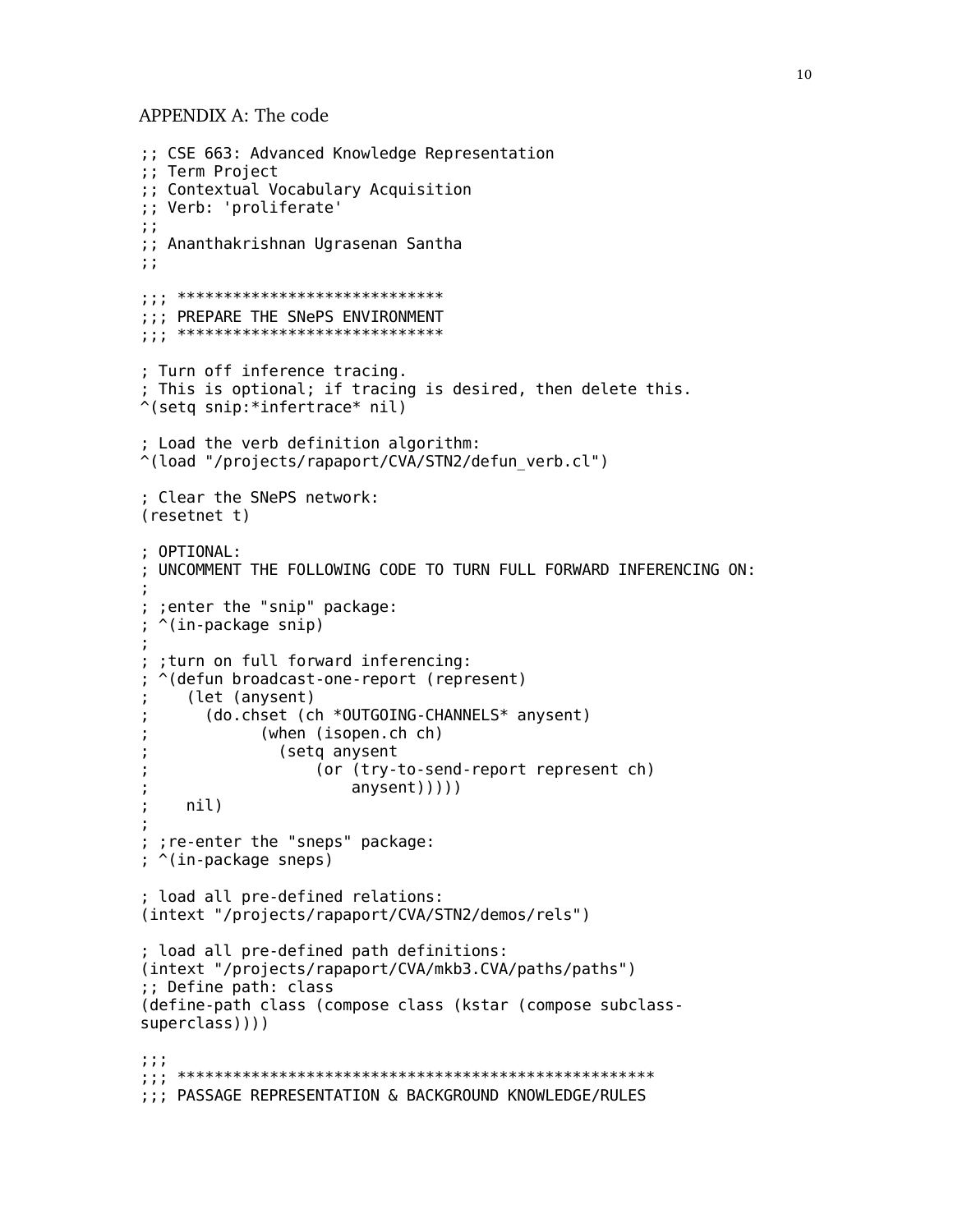$7.77$ ;; Passage for representation: ;; Post-farm food processing, storage, and improper handling and cooking are ;; major contributors to the chain of events that allows the pathogen to ;; contaminate the product, proliferate on or in the food, and attain the ;; large numbers that cause disease. ;; Passage re-written: ;; Post-farm food processing, storage, and improper handling and cooking ;; cause the chain of events that allows the pathogen to ;; contaminate the product, proliferate in the food, and attain the ;; large numbers that cause disease. :: Define relations ;; object3 is not defined in the default set. object3) (define) ... \*\*\*\*\*\*\*\*\*\*\*\*\*\*\*\*\*\*\*\*\*\* , , ;; BACKGROUND KNOWLEDGE ;; ,, \*\*\*\*\*\*\*\*\*\*\*\*\*\*\*\*\*\*\*\*\*\* ,, ;; There is a chain of events called #thecoe that is a member ;; of the class chain of events (describe (assert member #thecoe class (build lex "chain of event") =  $\cos$ )) ;; There is a product called the product that is a member of the ;; class 'products' (describe (assert member #theproduct class (build lex "product") =  $product$ )) ;; There is a food called #thefood that is a member of the ;; class 'foods' (describe (assert member #thefood class (build lex "food") =  $foods)$ ) ;; "The food" and "the product" refer to the same thing here. (describe (assert equiv #thefood equiv #theproduct)) ;; There is a pathogen called #thepathogen that is a member of the ;; class 'pathogens' (describe (assert member #thepathogen) class (build lex "pathogen") = pathogens)) ;; The class 'pathogens' is a sub-class of 'micro-organisms' (describe (assert subclass \*pathogens superclass (build lex "micro-organism") = micro-organisms)) . . \*\*\*\*\*\*\*\*\*\*\*\*\*\*\*\*\*\* . . ;; BACKGROUND RULES ;;  $\cdots$  \*\*\*\*\*\*\*\*\*\*\*\*\*\*\*\*\*\*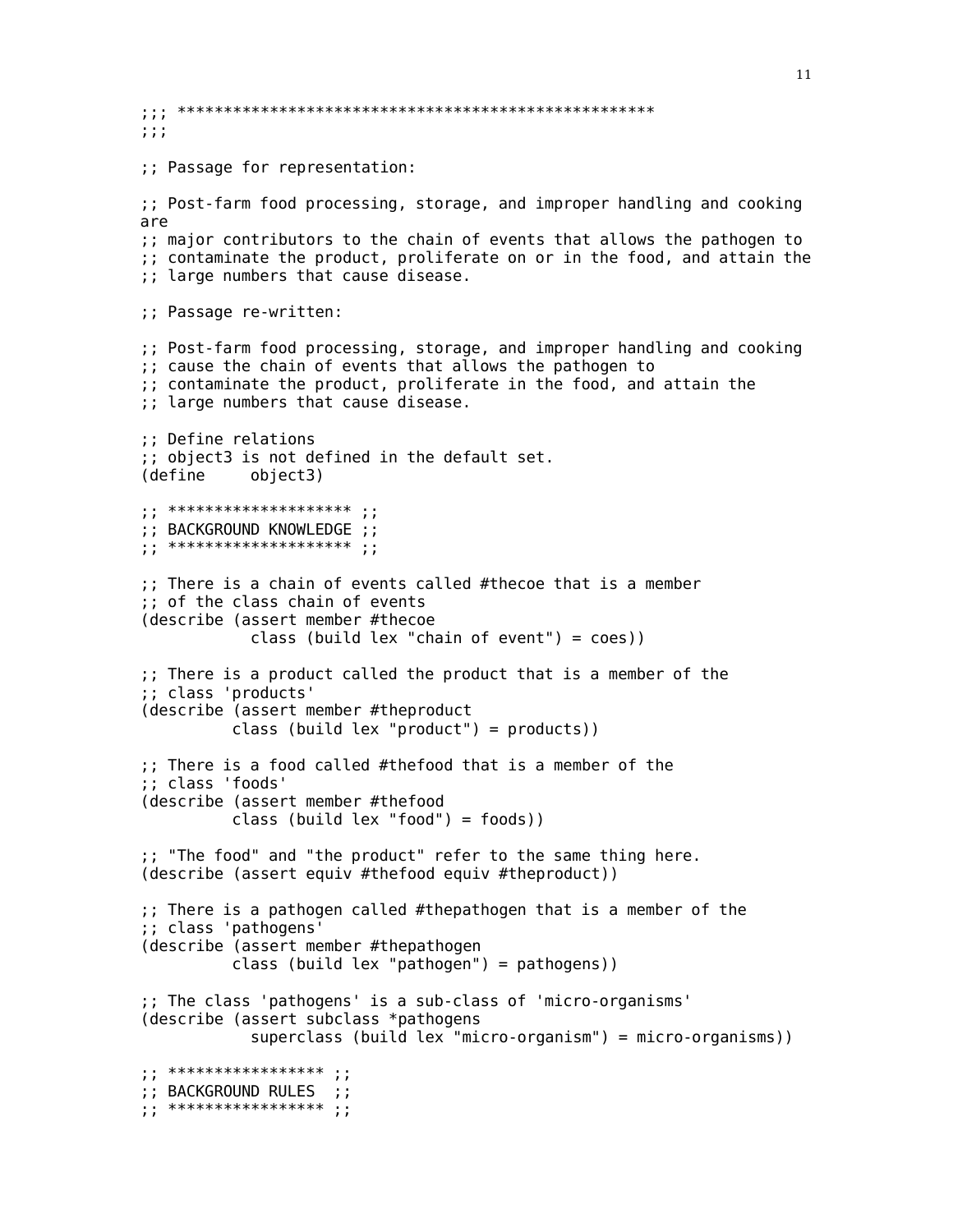;; "Micro-organisms attain large numbers by multiplying." ;; -> ;; If agent agentX is a member of the class "micro-organisms" ;; and an action of an act agentX performs causes agentX to ;; "attain large numbers", then, ;; that action is equivalent to 'multiply' (describe (assert forall (\$agentX \$actionA) &ant(build member \*agentX class \*micro-organisms) &ant (build cause (build agent \*agentX act (build action \*actionA)) effect (build agent \*agentX act (build action (build lex "attain") = attain object (build lex "large numbers")) = attainlargenums)) cq (build equiv \*actionA equiv (build lex "multiply") =  $multiply))$ ) ;; If an agent agentA has performed a sequence of actions, ;; it has performed all of the actions in that sequence. ;; That is, if agentA performs an act where the action is a ;; 'snsequence', then, agentA performs all the actions that ;; make up that sequence and consecutive acts have a ;; cause-effect relation. (describe (assert forall (\$agentA \$act1 \$act2 \$act3) ant (build agent \*agentA act (build action snsequence object1 (build act \*act1) object2 (build act \*act2) object3 (build act \*act3))) cq (build agent \*agentA act \*act1) = firstAct cq (build agent \*agentA act \*act2) = secondAct cq (build agent \*agentA act \*act3) = thirdAct cq (build cause \*firstAct effect \*secondAct) cq (build cause \*secondAct effect \*thirdAct))) ; \*\*\*\*\*\*\*\*\*\*\*\*\*\*\*\*\*\*\*\*\*\*\*\*\*\*\*\* ;; THE PASSAGE REPRESENTED ;; ; \*\*\*\*\*\*\*\*\*\*\*\*\*\*\*\*\*\*\*\*\*\*\*\*\*\*\*\* ;; Post-farm food processing, storage, and improper handling and cooking ;; cause "the chain of events". (describe (add cause ((build lex "post-farm food processing") = fproc (build lex "storage") = storage (build lex "improper handling") = handling (build lex "cooking") = cooking) effect \*thecoe)) ;; Assert the lex's for contaminate & proliferate (describe (add lex "contaminate") = contaminate) (describe (add lex "proliferate") = proliferate) ;; "The chain of events" allows the pathogen to contaminate ;; the product, proliferate in the food, and attain the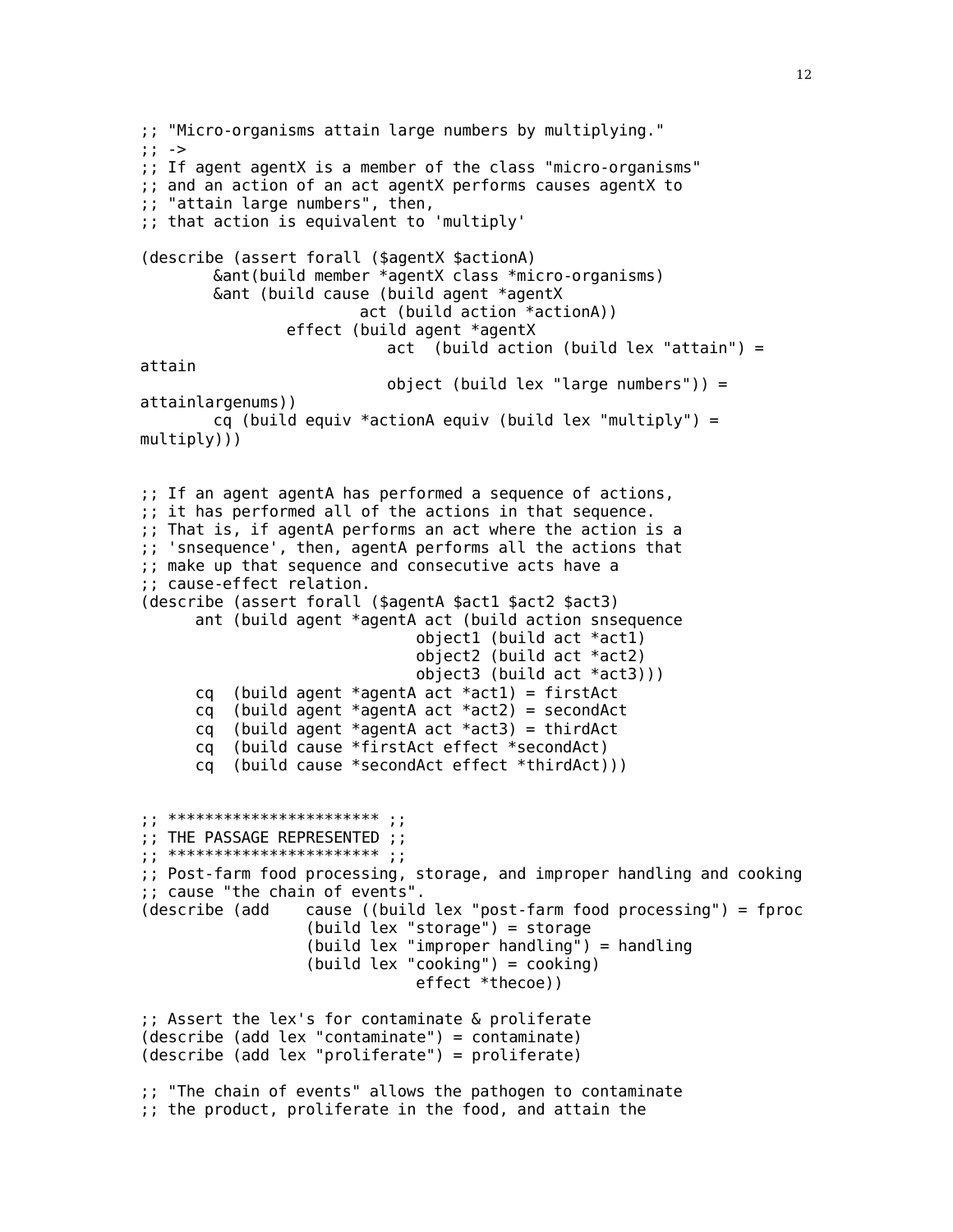;; large numbers that cause disease. (describe (add agent \*thepathogen act (build action snsequence object1 (build act (build action \*contaminate object \*theproduct)) object2 (build act (build action \*proliferate)) object3 (build act \*attainlargenums))) = thesequence) (describe (add cause \*thecoe effect \*thesequence)) ;; ;; ;; \*\*\*\*\*\*\*\*\*\*\*\*\*\*\*\*\*\*\*\*\*\*\*\*\*\*\*\*\*\*\*\*\*\*\*\*\*\*\*\*\*\*\*\*\*\*\*\*\*\*\*\*\*\*\*\*\*\*\*\*\*\*\*\*\* ;; ;; ;; ;; Call the verb definition algorithm ^(defineVerb "proliferate") APPENDIX B: Annotated Run Script started on Thu Dec 11 19:30:05 2003 pollux {~/AKR\_CSE663/Project} > acl International Allegro CL Enterprise Edition 6.2 [Solaris] (Oct 28, 2003 9:00) Copyright (C) 1985-2002, Franz Inc., Berkeley, CA, USA. All Rights Reserved. This development copy of Allegro CL is licensed to: [4549] SUNY/Buffalo, N. Campus ;; Optimization settings: safety 1, space 1, speed 1, debug 2. ;; For a complete description of all compiler switches given the current optimization settings evaluate ;; (explain-compiler-settings). ;;--- ;; Current reader case mode: :case-sensitive-lower cl-user(1): :ld /projects/snwiz/bin/sneps ; Loading /projects/snwiz/bin/sneps.lisp Loading system SNePS...10% 20% 30% 40% 50% 60% 70% 80% 90% 100% SNePS-2.6 [PL:0a 2002/09/30 22:37:46] loaded. Type `(sneps)' or `(snepslog)' to get started. cl-user(2): (sneps) Welcome to SNePS-2.6 [PL:0a 2002/09/30 22:37:46] Copyright (C) 1984--2002 by Research Foundation of State University of New York. SNePS comes with ABSOLUTELY NO WARRANTY! Type `(copyright)' for detailed copyright information. Type `(demo)' for a list of example applications. 12/11/2003 19:30:43 \* (demo "proliferate.demo")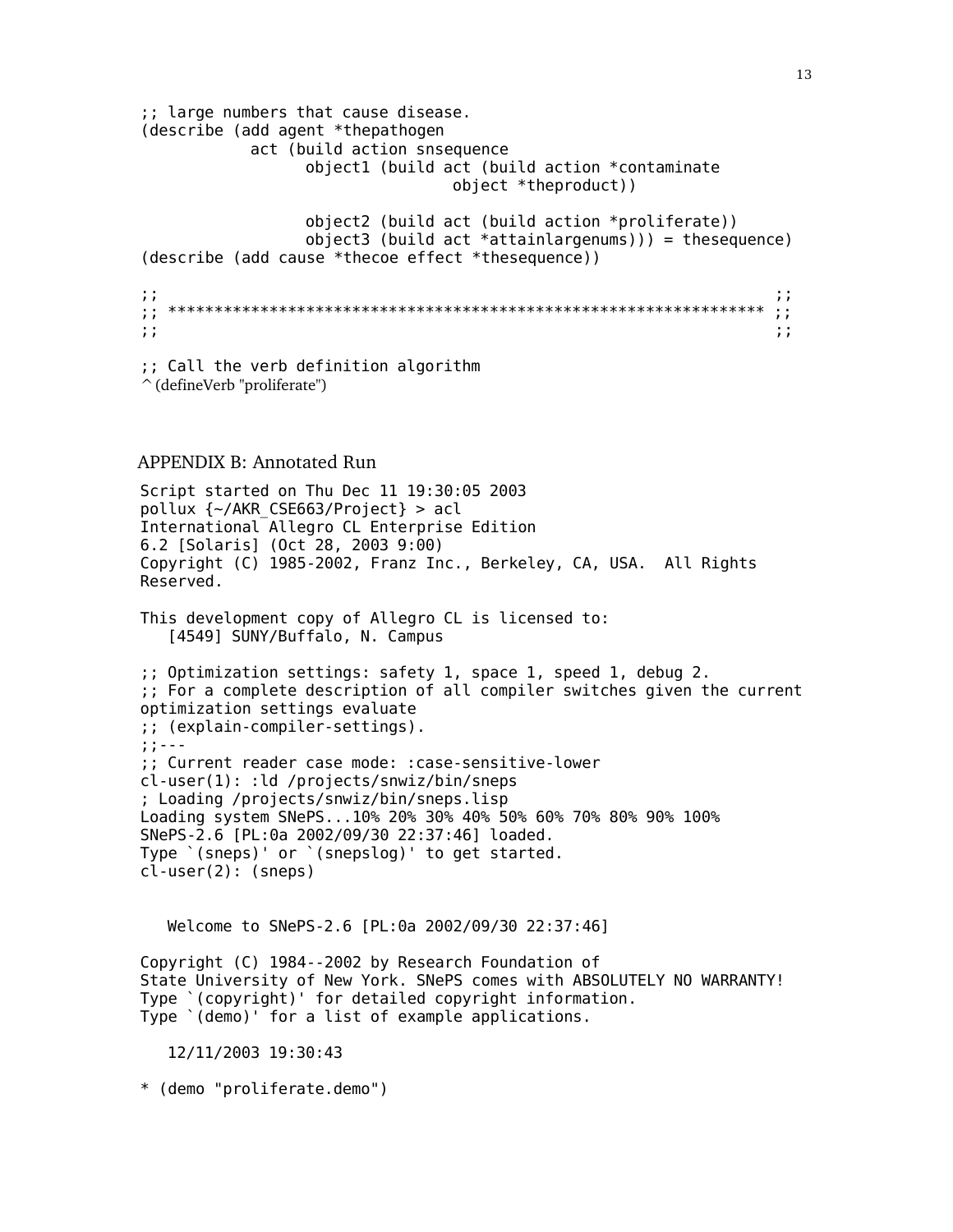File /home/csgrad/aku2/AKR CSE663/Project/proliferate.demo is now the source of input.

```
CPU time : 0.01* ;; CSE 663: Advanced Knowledge Representation
;; Term Project
;; Contextual Vocabulary Acquisition
;; Verb: 'proliferate'
\ddot{ };; Ananthakrishnan Ugrasenan Santha
\ddot{ };;; PREPARE THE SNePS ENVIRONMENT
; Turn off inference tracing.
; This is optional; if tracing is desired, then delete this.
\hat{\mathcal{L}}--> setq snip:*infertrace* nil)
nil
 CPU time : 0.00\ast; Load the verb definition algorithm:
\hat{\mathcal{L}}--> load "/projects/rapaport/CVA/STN2/defun verb.cl")
; Loading /projects/rapaport/CVA/STN2/defun verb.cl
t
CPU time : 0.08\ast; Clear the SNePS network:
(resetnet t)
Net reset
CPU time : 0.01\ast; OPTIONAL:
; UNCOMMENT THE FOLLOWING CODE TO TURN FULL FORWARD INFERENCING ON:
; ; enter the "snip" package:
; ^(in-package snip)
; ; turn on full forward inferencing:
```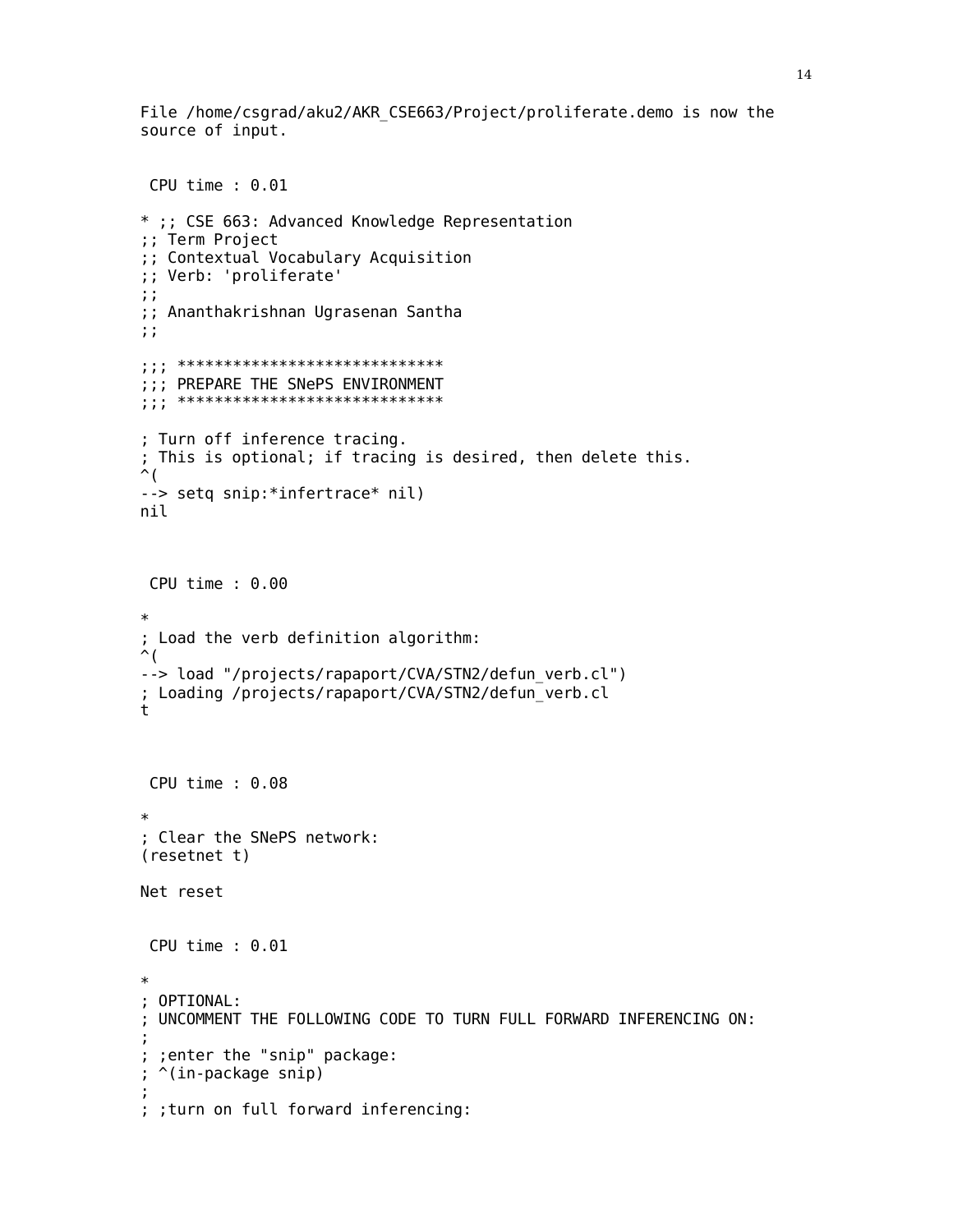```
; ^(defun broadcast-one-report (represent)
; (let (anysent)
       ; (do.chset (ch *OUTGOING-CHANNELS* anysent)
; (when (isopen.ch ch)
; (setq anysent
; (or (try-to-send-report represent ch)
                          anysent))))nil)
;
; ;re-enter the "sneps" package:
; ^(in-package sneps)
; load all pre-defined relations:
(intext "/projects/rapaport/CVA/STN2/demos/rels")
File /projects/rapaport/CVA/STN2/demos/rels is now the source of input.
CPU time : 0.00
*
(a1 a2 a3 a4 after agent against antonym associated before cause class
direction equiv etime event from in
indobj instr into lex location manner member mode object on onto part
place possessor proper-name property
 rel skf sp-rel stime subclass superclass subset superset synonym time to
whole kn_cat)
CPU time : 0.02
*
End of file /projects/rapaport/CVA/STN2/demos/rels
CPU time : 0.02
*
; load all pre-defined path definitions:
(intext "/projects/rapaport/CVA/mkb3.CVA/paths/paths")
File /projects/rapaport/CVA/mkb3.CVA/paths/paths is now the source of
input.
CPU time : 0.00
*
before implied by the path (compose before (kstar (compose after- !
before)))
before- implied by the path (compose (kstar (compose before- ! after))
before-)
CPU time : 0.00
*
```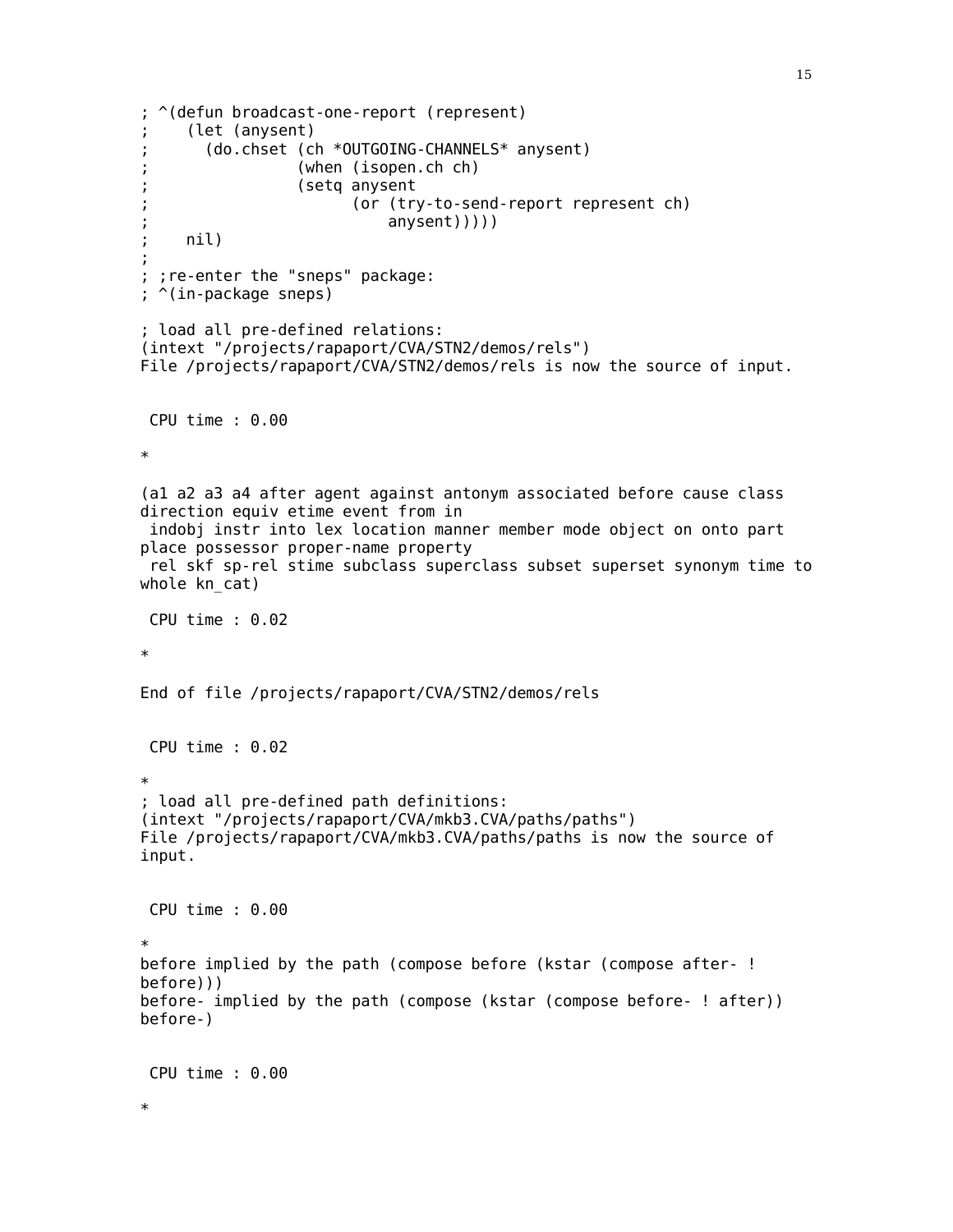```
after implied by the path (compose after (kstar (compose before- !
after))after- implied by the path (compose (kstar (compose after- ! before))
after-)
CPU time : 0.00subl implied by the path (compose objectl- superclass- ! subclass
superclass- ! subclass)
subl- implied by the path (compose subclass-! superclass subclass-!
superclass object1)
CPU time : 0.00superl implied by the path (compose superclass subclass- ! superclass
object1- ! object2)
super1- implied by the path (compose object2- ! object1 superclass- !
subclass superclass-)
CPU time : 0.00\astsuperclass implied by the path (or superclass super1)
superclass- implied by the path (or superclass- super1-)
CPU time : 0.00\astEnd of file /projects/rapaport/CVA/mkb3.CVA/paths/paths
CPU time : 0.01* ;; Define path: class
(define-path class (compose class (kstar (compose subclass-
superclass)))
class implied by the path (compose class (kstar (compose subclass-
superclass))class- implied by the path (compose (kstar (compose superclass-
subclass)) class-)
CPU time : 0.00\star7.7.7;;; PASSAGE REPRESENTATION & BACKGROUND KNOWLEDGE/RULES
```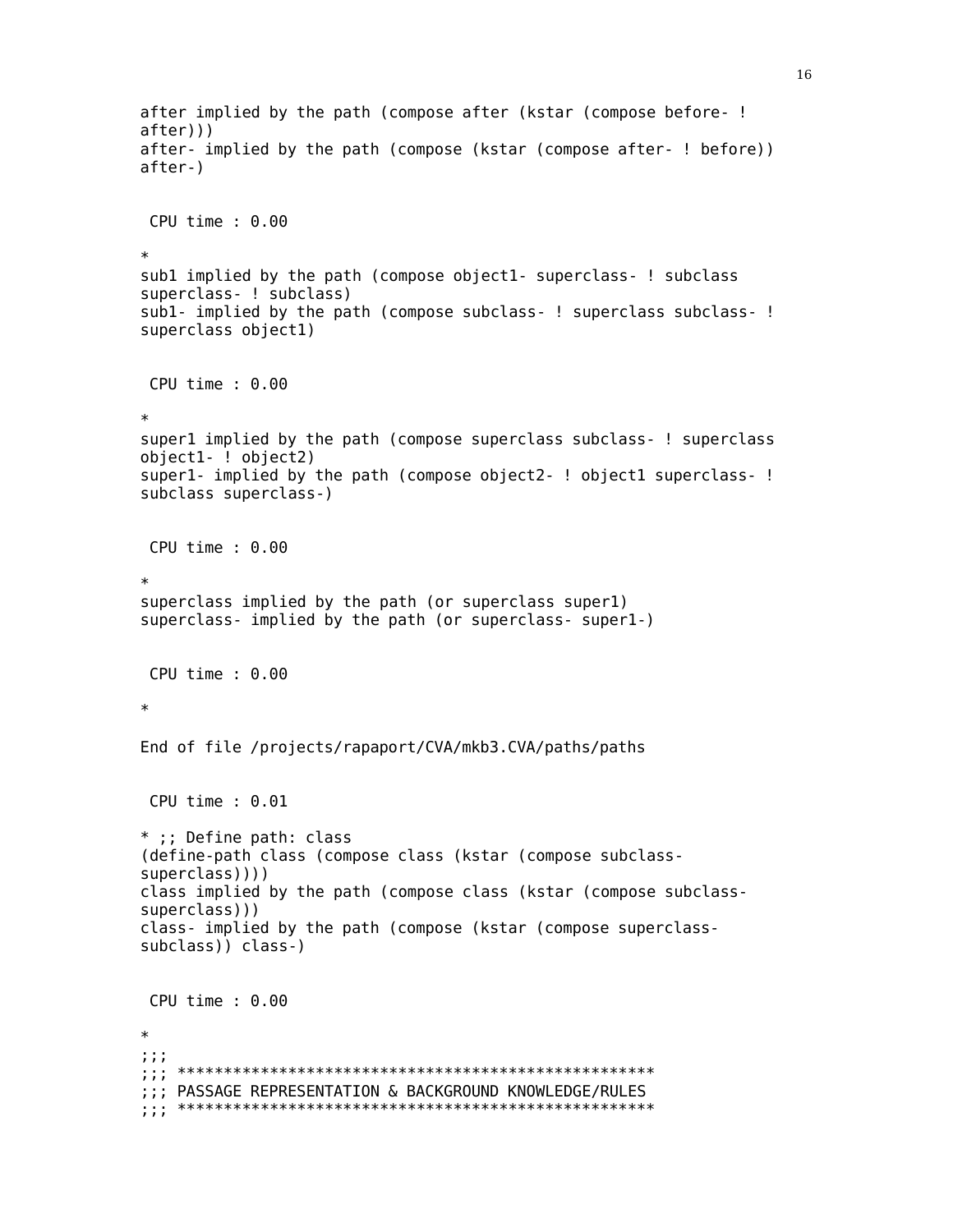;; Passage for representation: ;; Post-farm food processing, storage, and improper handling and cooking are ;; major contributors to the chain of events that allows the pathogen to ;; contaminate the product, proliferate on or in the food, and attain the ;; large numbers that cause disease. ;; Passage re-written: ;; Post-farm food processing, storage, and improper handling and cooking ;; cause the chain of events that allows the pathogen to ;; contaminate the product, proliferate in the food, and attain the ;; large numbers that cause disease. ;; Define relations ;; object3 is not defined in the default set. (define object3) (object3) CPU time : 0.00 \* ; \*\*\*\*\*\*\*\*\*\*\*\*\*\*\*\*\*\*\*\*\*\*\*\*\*\* ;; BACKGROUND KNOWLEDGE ;; ;; \*\*\*\*\*\*\*\*\*\*\*\*\*\*\*\*\*\*\*\* ;; ;; There is a chain of events called #thecoe that is a member ;; of the class chain of events (describe (assert member #thecoe class (build lex "chain of event") = coes)) (m2! (class (m1 (lex chain of event))) (member b1)) (m2!) CPU time : 0.00 \* ;; There is a product called the product that is a member of the ;; class 'products' (describe (assert member #theproduct class (build lex "product") =  $product$ )) (m4! (class (m3 (lex product))) (member b2)) (m4!) CPU time : 0.01 \* ;; There is a food called #thefood that is a member of the ;; class 'foods'

;;;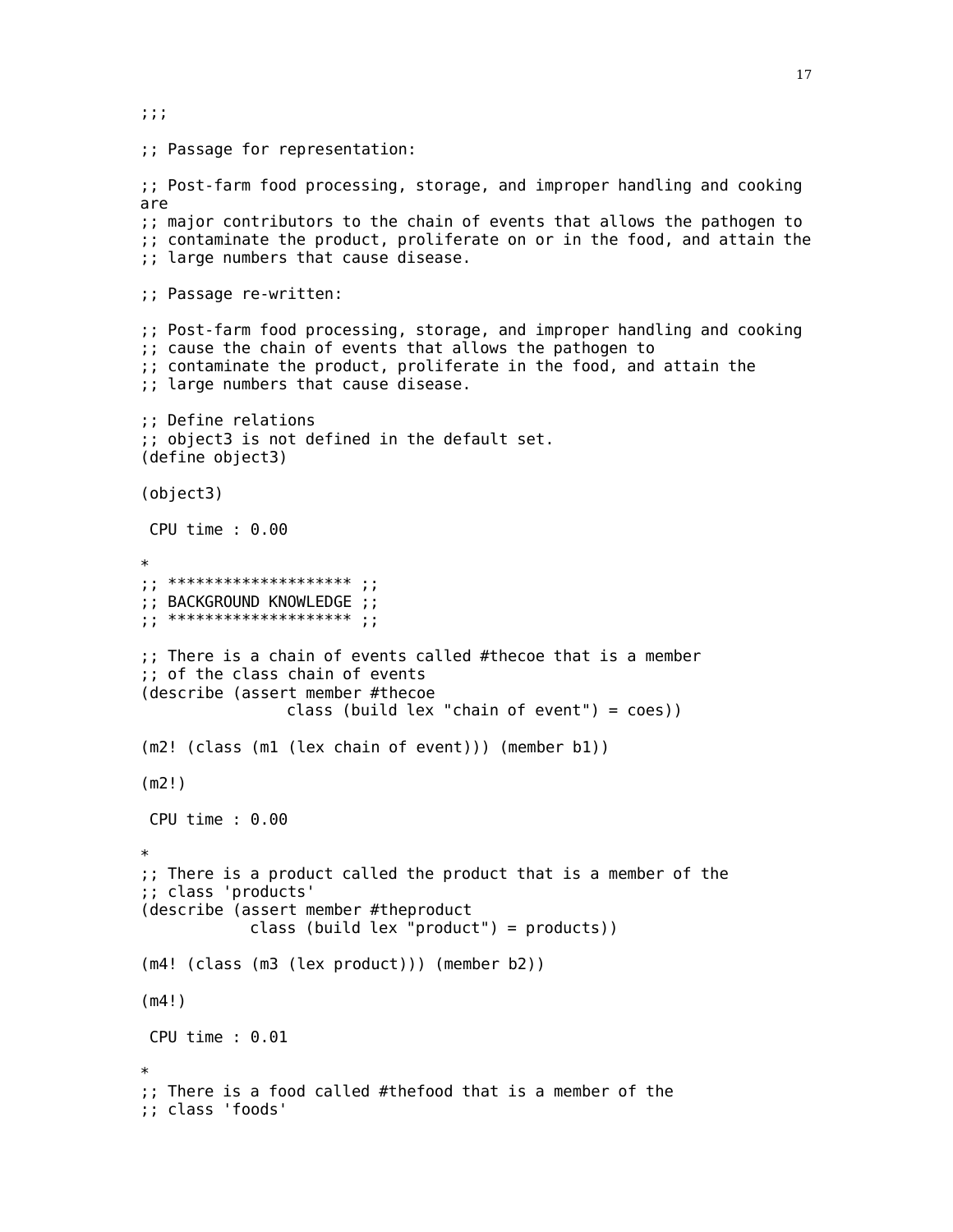```
(describe (assert member #thefood
            class (build lex "food") = foods))
(m6! (class (m5 (lex food))) (member b3))
(m6!)
CPU time : 0.00
*
;; "The food" and "the product" refer to the same thing here.
(describe (assert equiv #thefood equiv #theproduct))
(m7! (equiv b5 b4))
(m7!)
CPU time : 0.00
*
;; There is a pathogen called #thepathogen that is a member of the
;; class 'pathogens'
(describe (assert member #thepathogen
            class (build lex "pathogen") = pathogens))
(m9! (class (m8 (lex pathogen))) (member b6))
(m9!)
CPU time : 0.03
*
;; The class 'pathogens' is a sub-class of 'micro-organisms'
(describe (assert subclass *pathogens
                superclass (build lex "micro-organism") = micro-
organisms))
(m11! (subclass (m8 (lex pathogen))) (superclass (m10 (lex micro-
organism))))
(m11!)
CPU time : 0.00
*
;; **************** ;;
;; BACKGROUND RULES ;;
;<br>;;<br>;;
;; RULE 1
;; "Micro-organisms attain large numbers by multiplying."
;; ->
;; If agent agentX is a member of the class "micro-organisms"
;; and an action of an act agentX performs causes agentX to
;; "attain large numbers", then,
;; that action is equivalent to 'multiply'
```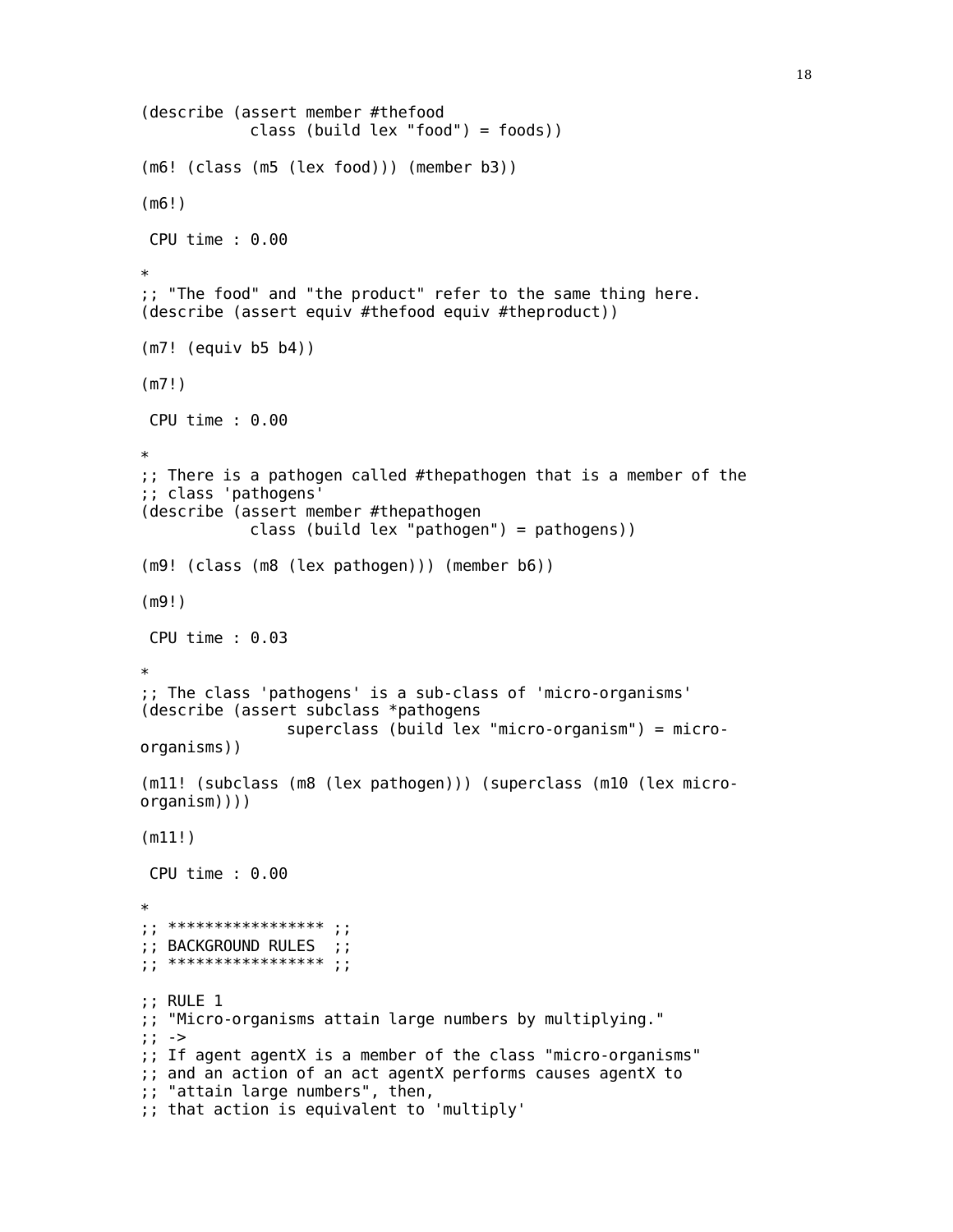```
(describe (assert forall ($agentX $actionA)
        &ant(build member *agentX class *micro-organisms)
        &ant (build cause (build agent *agentX
                        act (build action *actionA))
                effect (build agent *agentX
                           act (build action (build lex "attain") =
attain
                           object (build lex "large numbers")) =
attainlargenums))
        cq (build equiv *actionA equiv (build lex "multiply") =
multiply)))
(m16! (forall v2 v1)
 (&ant
  (p5 (cause (p3 (act (p2 (action v2))) (agent v1)))
   (effect (p4 (act (m14 (action (m12 (lex attain))) (object (m13 (lex
larea numbers)))) (agent v1)))
  (p1 (class (m10 (lex micro-organism))) (member v1)))
 (cq (p6 (equiv (m15 (lex multiply)) v2))))
(m16!)
 CPU time : 0.01
*
;; RULE 2
;; If an agent agentA has performed a sequence of actions,
;; it has performed all of the actions in that sequence.
;; That is, if agentA performs an act where the action is a
;; 'snsequence', then, agentA performs all the actions that
;; make up that sequence and consecutive acts have a
;; cause-effect relation.
(describe (assert forall ($agentA $act1 $act2 $act3)
        ant (build agent *agentA act (build action snsequence
                                        object1 (build act *act1)
                                        object2 (build act *act2)
                                        object3 (build act *act3)))
        cq (build agent *agentA act *act1) = firstAct
        cq (build agent *agentA act *act2) = secondAct
        cq (build agent *agentA act *act3) = thirdAct
        cq (build cause *firstAct effect *secondAct)
        cq (build cause *secondAct effect *thirdAct)))
(m17! (forall v6 v5 v4 v3)
 (ant
  (p11
   (act (p10 (action snsequence) (object1 (p7 (act v4))) (object2 (p8
(act v5))) (object3 (p9 (act v6)))))
   (aqent v3))(cq (p16 (cause (p13 (act v5) (agent v3))) (effect (p14 (act v6) (agent
v3))))
  (p15 (cause (p12 (act v4) (agent v3))) (effect (p13))) (p14) (p13)
(p12)))
(m17!)
```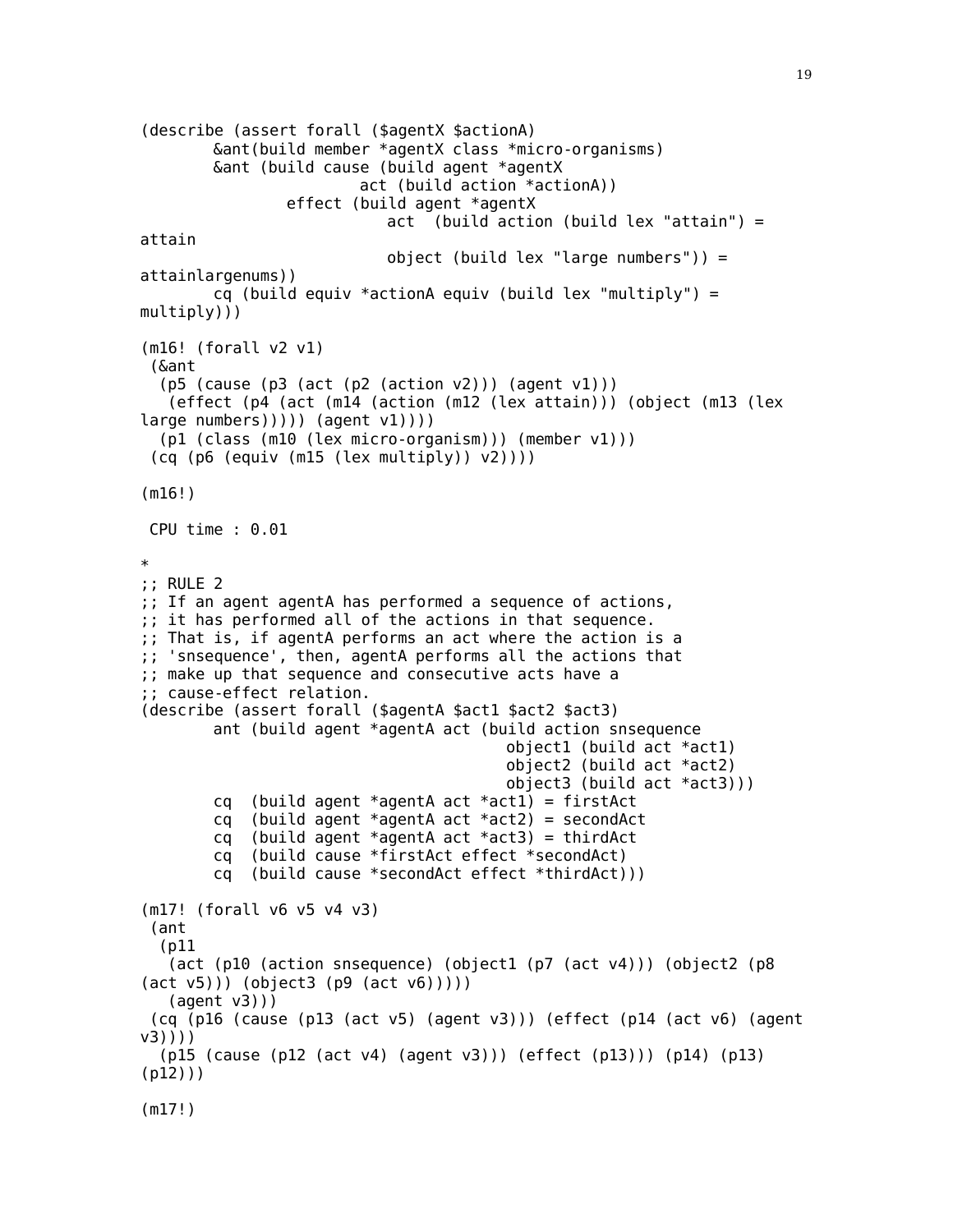```
CPU time : 0.01
*
; ; ************************ ;;
;; THE PASSAGE REPRESENTED ;;
; ****************************
;; Post-farm food processing, storage, and improper handling and cooking
;; cause "the chain of events".
(describe (add cause ((build lex "post-farm food processing") = fproc
                        (build lex "storage") = storage
                        (build lex "improper handling") = handling
                        (build lex "cooking") = cooking)
                                        effect *thecoe))
(m22!
 (cause (m21 (lex cooking)) cooking handling (m20 (lex improper
handling)) (m19 (lex storage)) storage fproc
 = (m18 (lex post-farm food processing)))
 (effect b1))
(m22!)
CPU time : 0.00
*
;; Assert the lex's for contaminate & proliferate
(describe (add lex "contaminate") = contaminate)
(m23! (lex contaminate))
(m23!)
CPU time : 0.01
* (describe (add lex "proliferate") = proliferate)
(m24! (lex proliferate))
(m24!)
CPU time : 0.00
*
;; "The chain of events" allows the pathogen to contaminate
;; the product, proliferate in the food, and attain the
;; large numbers that cause disease.
(describe (add agent *thepathogen
                act (build action snsequence
                        object1 (build act (build action *contaminate
                                            object *theproduct))
                        object2 (build act (build action *proliferate))
                        object3 (build act *attainlargenums))) =
thesequence)
```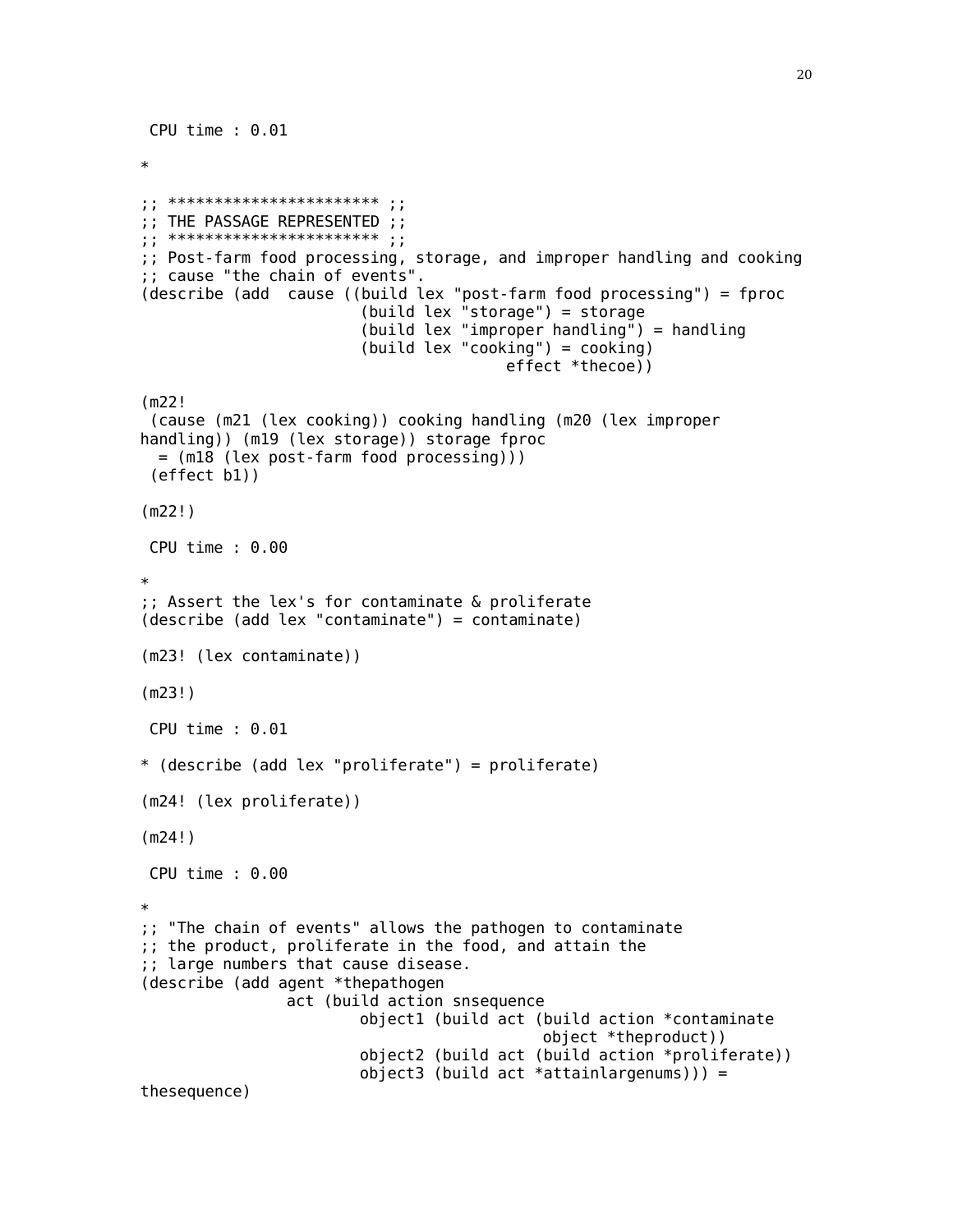```
;; ####
;; Cassie finds the equivalence relation between proliferate and multiply
;; as well as the cause effect relation between ptoliferation and
;; attaining large numbers. That is, both RULE1 and RULE2 fired.
;; ####
(m45! (equiv (m24! (lex proliferate)) (m15 (lex multiply))))
(m44! (class (m10 (lex micro-organism))) (member b6))
(m43! (act (m42 (action (m23! (lex contaminate))))) (agent b6))
(m41! (act (m40 (action (m12 (lex attain))))) (agent b6))
(m39! (cause (m38! (act (m25 (action (m23!)) (object b5))) (agent b6)))
 (effect (m35! (act (m27 (action (m24!)))) (agent b6))))
(m37! (cause (m35!))
 (effect (m36! (act (m14 (action (m12)) (object (m13 (lex large
numbers))))) (agent b6))))
(m34!
 (act (m30 (action snsequence) (object1 (m26! (act (m25)))) (object2
(m28! (act (m27))))
       (object3 (m29! (act (m14)))))))
(m33! (act (m32 (action snsequence))) (agent b6))
(m31! (act (m30)) (agent b6))
(m45! m44! m43! m41! m39! m38! m37! m36! m35! m34! m33! m31! m29! m28!
m26!)
 CPU time : 0.03
*
(describe (add cause *thecoe effect *thesequence))
(m46! (cause b1)
 (effect (m45! (equiv (m24! (lex proliferate)) (m15 (lex multiply))))
  (m44! (class (m10 (lex micro-organism))) (member b6))
  (m43! (act (m42 (action (m23! (lex contaminate))))) (agent b6))
  (m41! (act (m40 (action (m12 (lex attain))))) (agent b6))
  (m39! (cause (m38! (act (m25 (action (m23!)) (object b5))) (agent b6)))
   (effect (m35! (act (m27 (action (m24!)))) (agent b6))))
  (m38!)
  (m37! (cause (m35!))
   (effect (m36! (act (m14 (action (m12)) (object (m13 (lex large
numbers))))) (agent b6))))
  (m36!) (m35!)
  (m34!
   (act (m30 (action snsequence) (object1 (m26! (act (m25)))) (object2
(m28! (act (m27))))
         (object3 (m29! (act (m14)))))))
  (m33! (act (m32 (action snsequence))) (agent b6)) (m31! (act (m30))
(agent b6)) (m29!) (m28!) (m26!)))
(m46!)
CPU time : 0.01
*
;;
;;
;;
```